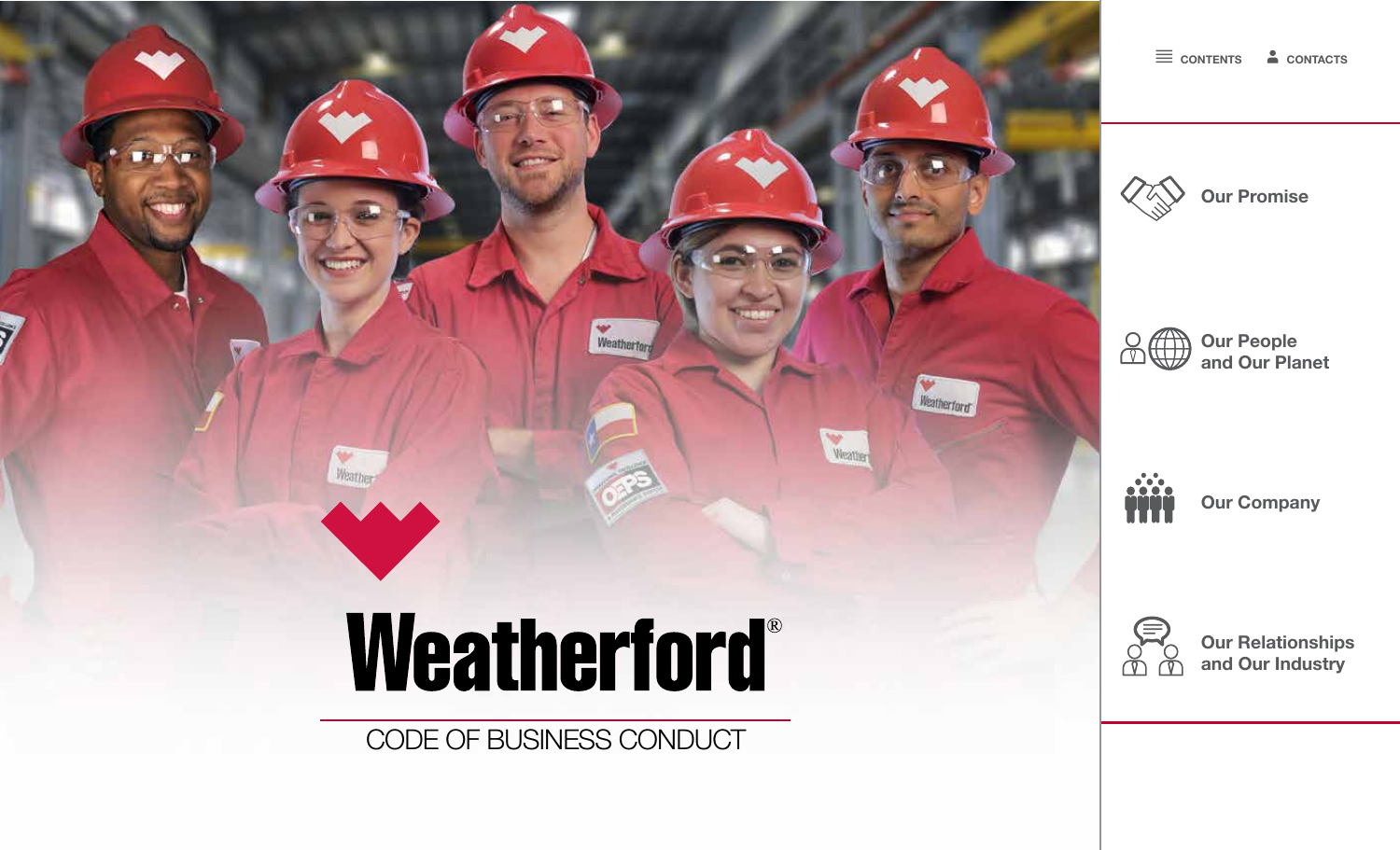# **Our Values**



**ETHICS** AND INTEGRITY

**COLLABORATION** AND PARTNERSHIP



**DISCIPLINE** AND ACCOUNTABILITY



**FLAWLESS EXECUTION** 



**INNOVATION AND TECHNOLOGY LEADERSHIP** 



**COMMITMENT TO SUSTAINABILITY** 









**CONTENTS CONTACTS**









**Our Relationships and Our Industry**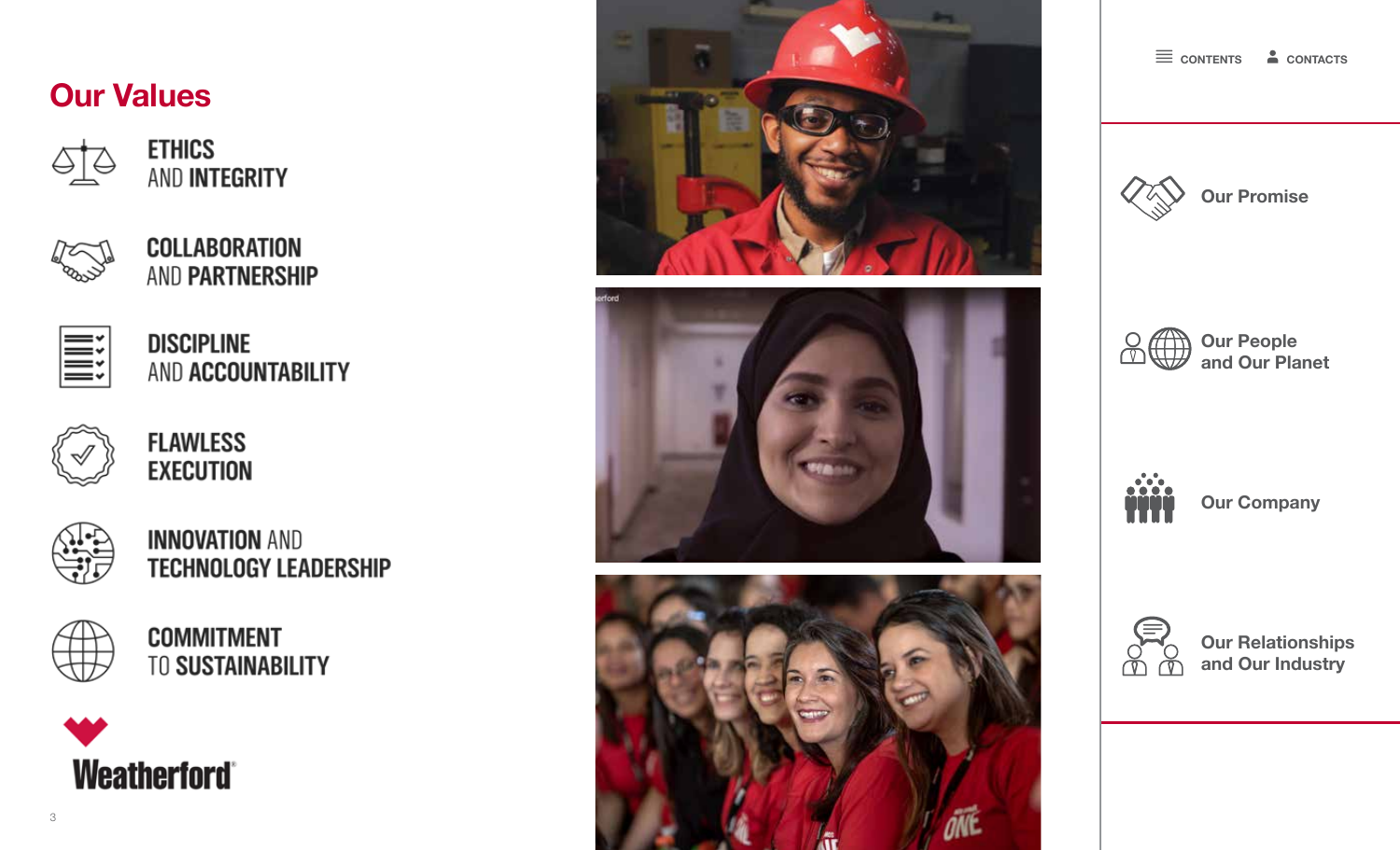# We Protect Our Assets

### **OUR COMMITMENT**

We believe in using Weatherford assets for Weatherford business and safeguarding them from loss, damage, abuse, theft, waste, fraud, and misuse. We show respect for the property, technology, systems, equipment, information, and facilities that are entrusted to us to ensure they are preserved, protected, and managed properly.

Occasional personal use of our technology assets is permitted, within reason, as long as it does not compromise our interests or affect your job performance or that of your coworkers. Keep in mind that use of Weatherford-issued technology assets (computer, phone, etc.) may be monitored, in line with our Computer Use and Privacy policies and applicable law.

## **A COMPANY ASSET IS**

Anything owned by the company – tangible or intangible – that provides value for the Company, including physical property, electronic/technology assets, information assets, and intellectual property.

## **YOUR RESPONSIBILITIES**

# Be a good steward of our physical assets.

Use them as they were intended to be used in the locations where Weatherford chooses to operate. Secure and protect them and report any instances of misuse or fraud. Do not borrow or remove property from Weatherford premises without proper authorization and do not use our assets to support personal activities.







### **AN ASSET CAN BE:**



**Physical:** facilities, equipment, office supplies, hardware, tools, materials, vehicles

**Electronic:** hardware, software, email, voicemail, information technology

**Information:** personal data, customer drilling data, R&D plans, product designs or drawings, technical information, marketing plans, customer lists, costs, data, spreadsheets, and processes

**Intellectual property:** patents, trademarks, copyrights, trade secrets, service marks



**Our Relationships and Our Industry**

**Our Company**